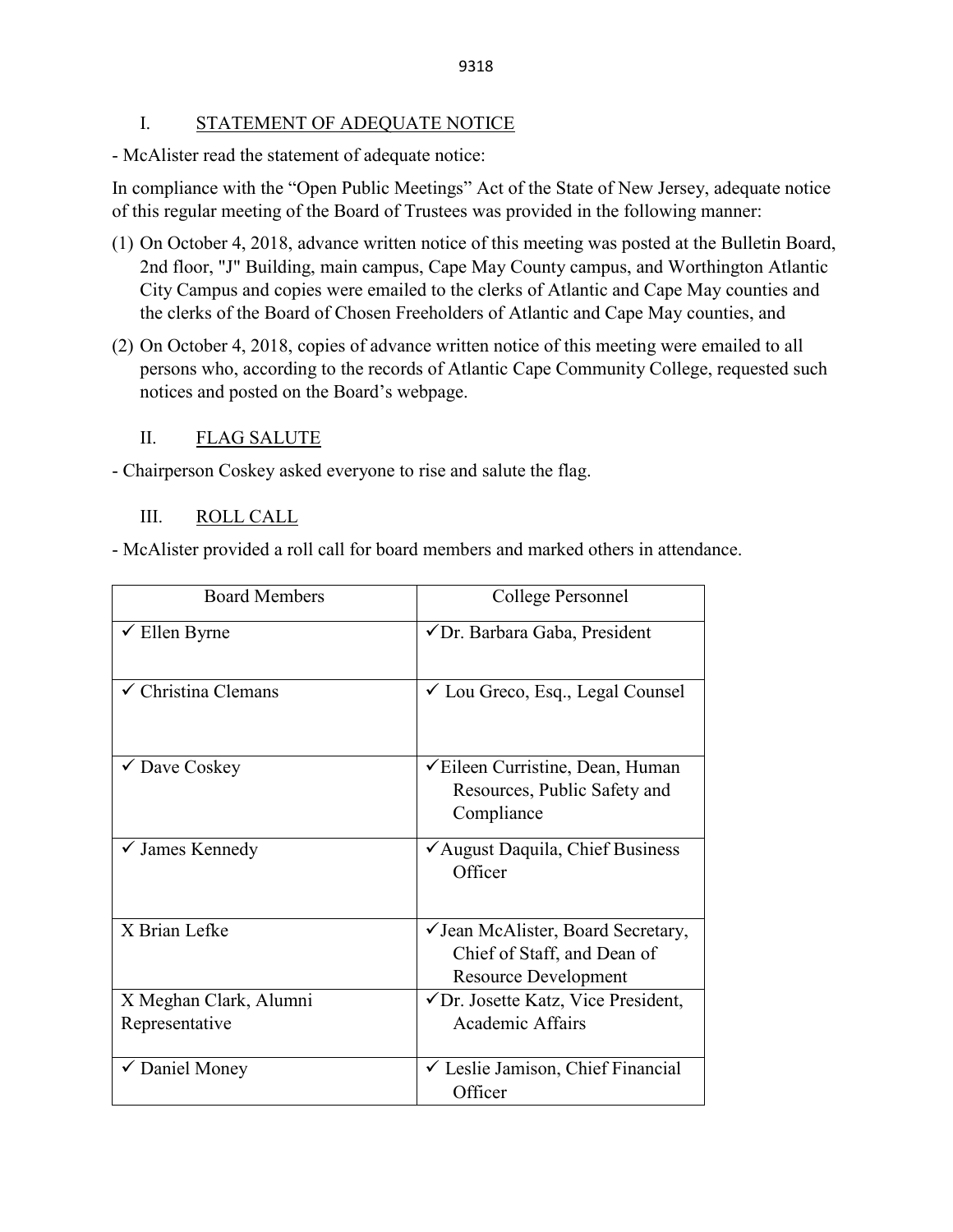| <b>Board Members</b>                                     | College Personnel                                                                                                                                                 |
|----------------------------------------------------------|-------------------------------------------------------------------------------------------------------------------------------------------------------------------|
| √ Maria K. Mento                                         | $\checkmark$ Dr. Vanessa O'Brien-<br>McMasters, Dean, Institutional<br>Research, Planning &<br><b>Effectiveness and Information</b><br><b>Technology Services</b> |
| X Robert Bumpus                                          | √Paula Stewart Davis, Dean of<br><b>Student Affairs and Enrollment</b><br>Management                                                                              |
| √ Dr. Judith DeStefano-Anen                              | ✓ Donna Vassallo, Dean of<br>Worthington Atlantic City<br>Campus, and Dean of Career<br>Education                                                                 |
| X Donald J. Parker                                       | ✓ Laura Batchelor, Executive<br>Director of Marketing and<br><b>College Relations</b>                                                                             |
| $\checkmark$ Maria Torres                                | X Maria Kellett, Dean of Cape May<br>County Campus, Associate Dean of<br><b>Resource Development</b>                                                              |
| $\overline{X}$ Helen Walsh                               |                                                                                                                                                                   |
| ✓ Leslie White-Coursey                                   |                                                                                                                                                                   |
| <b>Others in Attendance</b>                              |                                                                                                                                                                   |
| ← Heather Peterson, ACCCEA<br>✓ Caesar Niglio, ACCCEA    | $\overline{\smash{\checkmark}}$ Bonnie Lindaw, Atlantic<br><b>County Government</b><br>Sandi Greco, ACCCEA<br>$\checkmark$                                        |
|                                                          |                                                                                                                                                                   |
| $\checkmark$ Victor Moreno                               | Rahshana Davis<br>✓                                                                                                                                               |
| Sherwood Taylor (presenter)<br>✓                         | Nicholas Alexander<br>✓                                                                                                                                           |
| $\checkmark$ Barbara Kozek (presenter)                   | Caroline Halfenger (AC Review<br>✓<br>Club Coordinator)                                                                                                           |
| $\checkmark$ Rich McHale (Editor in Chief, AC<br>Review) | Emmanuel Dan (AC Review)<br>✓                                                                                                                                     |

# IV. CALL TO ORDER –

-Chairperson Coskey called the meeting to order at 6:02 pm.

### V. PRESIDENT'S REPORT

Dr. Gaba discussed the following: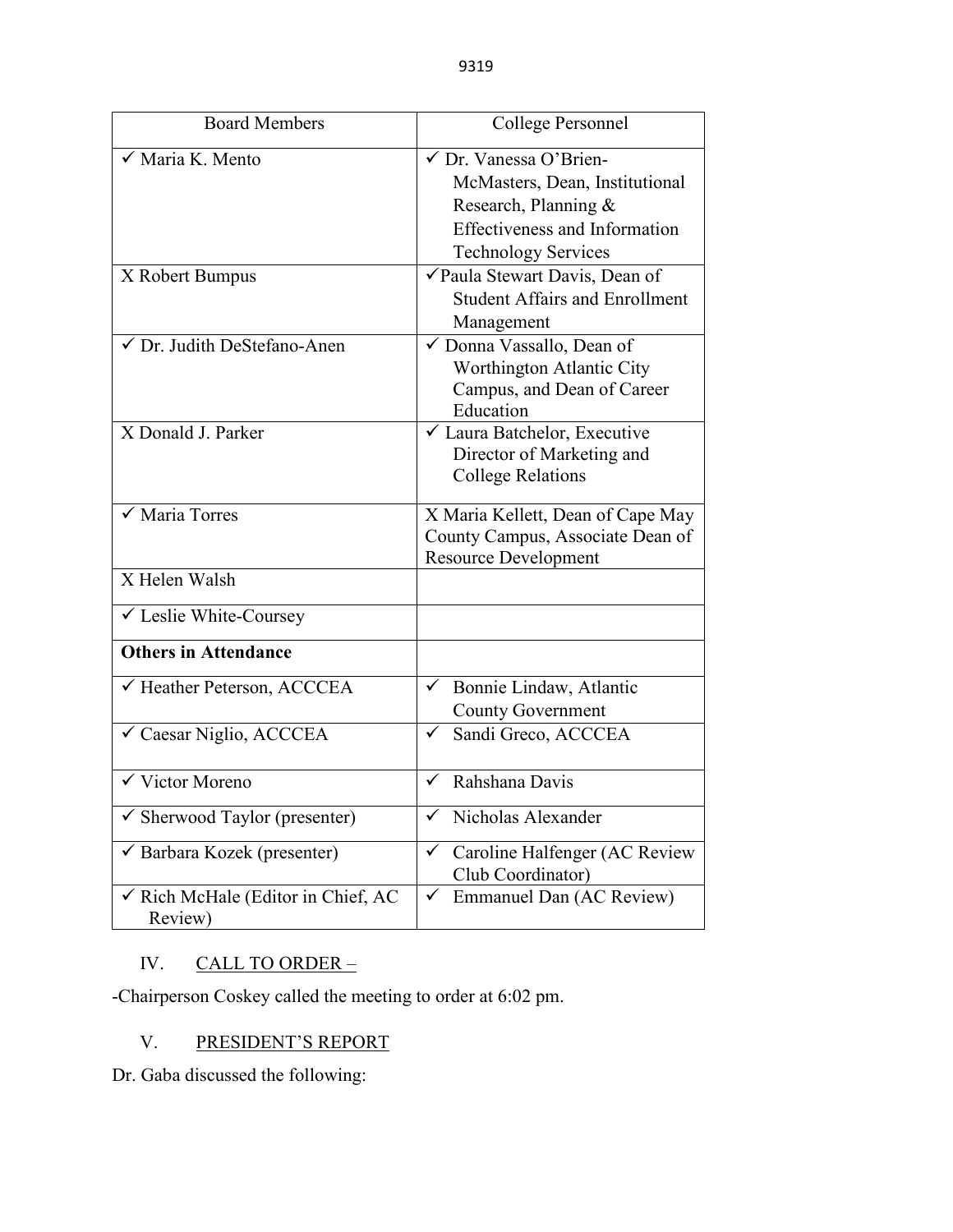### *Health Benefits Update*

-The NJ General Assembly passed legislation which will move county college employees and retirees from the School Employees Health Benefits Plan to the State Health Benefits Plan that will save the sector approximately \$20 million. The legislation will now go to the Governor, who will have 45 days to make his decision.

# *The Community College Opportunity Grant (CCOG)*

*-*The \$250,000 budget and signed MOU have been submitted. The CCOG funds are used for marketing and advertising in print, billboards and digitally, as well as outreach of new, current, and stop out students to return to the College. The CCOG funds also provide additional support to assist students in completing financial aid, as well as additional academic and student support services. We will implement a college-wide texting software, as well as improve our web-based communication capabilities. Additionally, we will create a "Center of Excellence" to enhance professional development of faculty and adjunct instructors.

-Additional outreach include the hosting of our "Faith Based Leaders" in Atlantic and Cape May Counties, and a meeting of the Mainland/Pleasantville NAACP to discuss "free community college." Donna Vassallo and Jean McAlister went to Borgata and Resorts Casino Hotel and have other visits planned to speak to employees about CCOG. Dr. Gaba will be making a presentation about CCOG to the Atlantic City Council Planning Board.

# *Community College Completion Challenge (C-4)*

-The Phi Theta Kappa Honor Society (PTK) kicked off the C-4 Completion Challenge. This campus-wide retention initiative sponsored by NJCCC was created to encourage more community college students to complete their associate's degree. In the opening ceremony, students heard the success story of one of our successful Atlantic Cape alumni, Felix Contreras-Castro. He is currently an adjunct teaching science as he prepares to apply to medical school.

# *High School Outreach Initiative-Media Day*

-Atlantic Cape hosted "Media Day" titled "Exploring Digital Horizons" for high school students in Atlantic and Cape May counties. Approximately 80 students attended from six (6) high schools. Each school team participating in the competition was asked to produce a media package. The day also featured a drone demonstration, virtual studio demonstration and a Philadelphia ABC 6 Action News broadcasting truck. Susan Adelizzi-Schmidt from Suasion Communications sponsored the lunch and participated in the event.

-Dr. Gaba also discussed our partnerships with Rutgers University and; Stockton University, including the start of Stockton's culinary program in January at the Worthington Atlantic City Campus; as well as Hispanic Heritage Month celebrations.

### *Inside the College*

*Adult Based Education (ABE), High School Equivalency (HSE) and English as a Second Language (ESL) program at Atlantic Cape*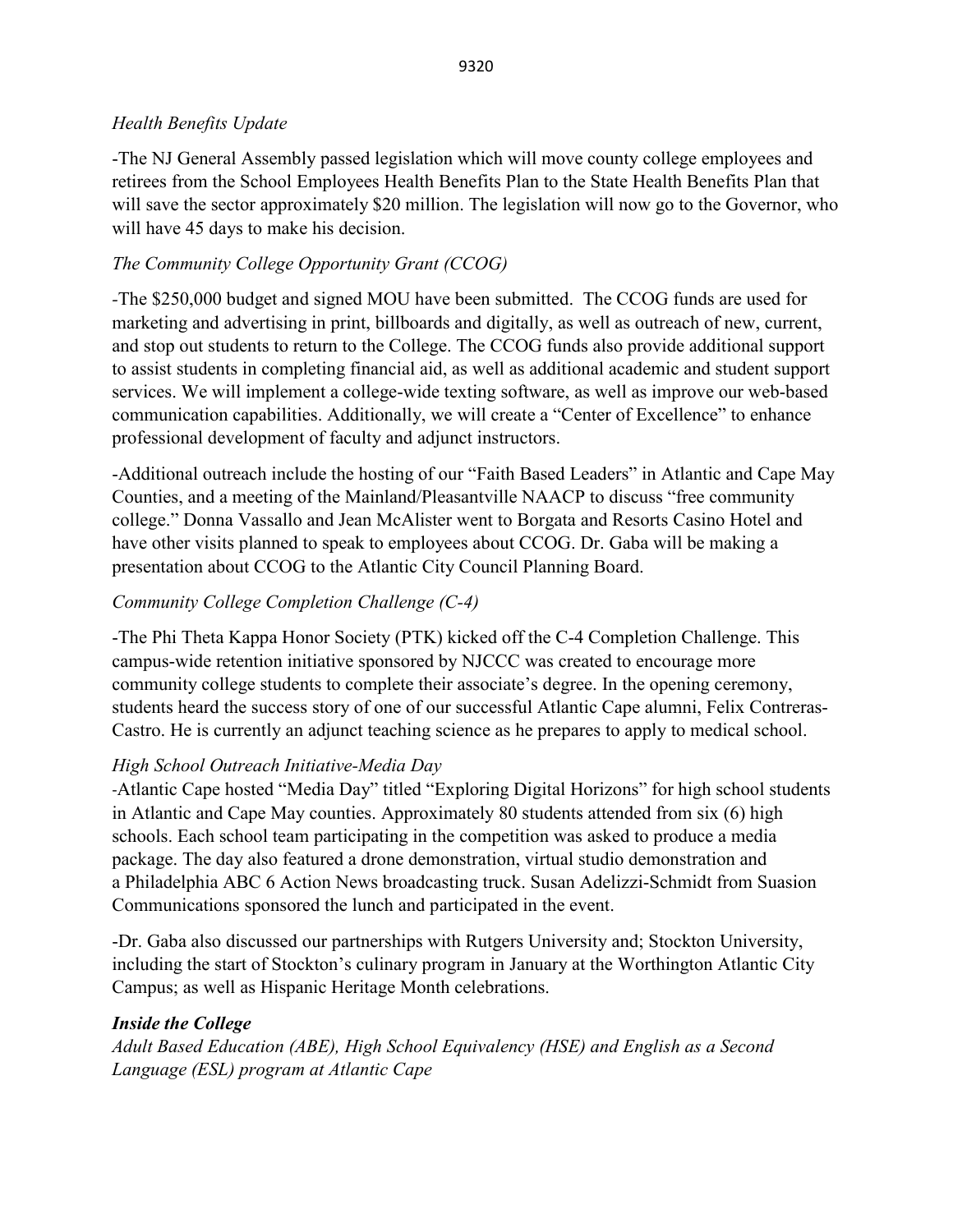-Sherwood Taylor, Director of Workforce Development introduced Barbara Kozek, Assistant Director of Adult Basic Education ESL/HSE Programs. Ms. Kozek provided information about the College's ABE, HSE and ESL programs, noting that Atlantic Cape was the top achiever of outcomes in the State of New Jersey serving more than 660 students in Atlantic and Cape May County. She described the successful outcomes of the program including student completion of the program, entrance into college, or job attainment. Partnerships include Cape May Technical School, Casa Dominicana, and Atlantic and Cape May County Career Centers. Bally's Hotel and Casino hired bilingual Blackjack dealers from the program this summer.

### VI. COMMENTS FROM THE PUBLIC

-Chairperson Coskey called for comments from the public on agenda items.

- None noted

-Chairperson Coskey stated that the Executive Session would occur at the end of the meeting.

### VII. CONSENT RESOLUTONS

-McAlister read the following consent resolutions.

**Res. #21** Approve: Regular Session Minutes (September 25, 2018)

**Res. #24**

#### **Award of Bids**

| \$40,350.00         |
|---------------------|
|                     |
| \$97,390.00         |
| Total: \$227,630.00 |
|                     |

#### **Res. #23 Rev.**

### **Personnel Action**

It is respectfully requested, upon the recommendation of the President, that the Board approve the following: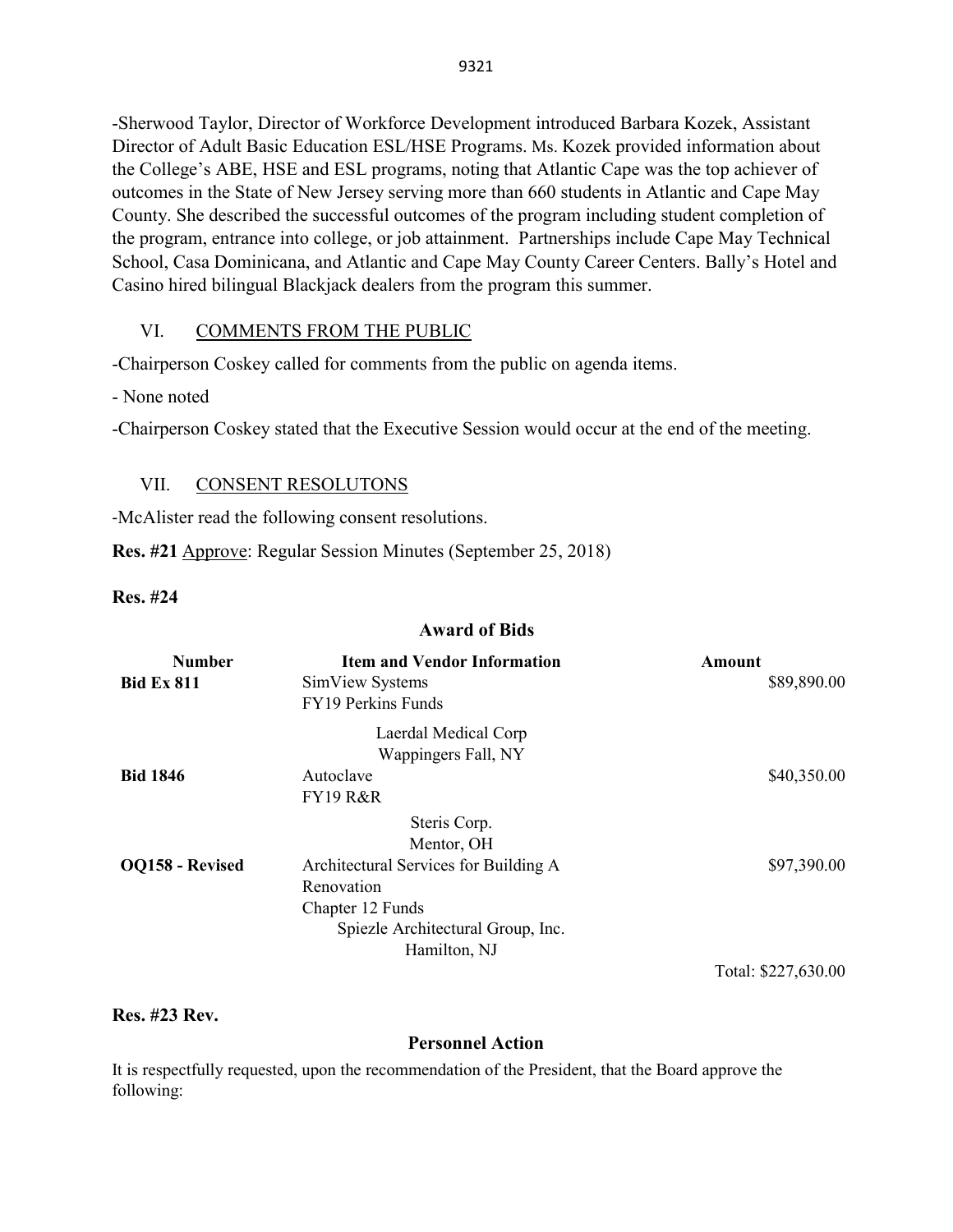#### Appointments

**Victor Moreno,** College Recruiter, Admissions at an annual salary of \$46,861 effective October 31, 2018.

**Stacey Zacharoff,** Director, Student Success Center at an annual salary of \$69,497 effective October 31, 2018.

### Reclassification

**Michael Barnes,** from Assistant Director, Center for Accessibility to Director, Center for Accessibility with a base salary increase from \$64,666 to \$69,497 effective October 31, 2018.

**Chad Bullock,** Senior Manager, Adaptive Technology, Center for Accessibility with a base salary increase from \$57,649 to \$60,531 effective October 31, 2018.

**Lisa Givens,** from Manager, Student Activities and Athletics to Manager, Student Engagement with a base salary increase from \$49,626 to \$51,115 effective October 31, 2018.

**Douglas Mills,** from Specialist, Conference and Meeting Services to Manager, Conference and Campus Operations with a base salary increase from \$47,145 to \$49,502 effective October 31, 2018.

**Anita Polanco,** Assistant Director, Educational Opportunity Fund with a base salary increase from \$69,135 to \$72,592 effective October 31, 2018.

#### Reassignment

**Daymis Alicea,** from Program Coordinator, Career and Academic Planning Center to Program Coordinator, Student Success Center at her current base salary effective October 31, 2018.

**Rahshana Davis,** from Program Coordinator, Career and Academic Planning Center to Scholarship Manager, Financial Aid at her current base salary effective November 8, 2018.

**Eric Stewart,** from Program Officer, Career and Academic Planning Center to Program Coordinator, Student Success Center at his current base salary effective October 31, 2018.

#### Title Change

**Myrna Morales Keklak,** from Division Chair, Nursing and Allied Health to Division Chair, Nursing and Health Sciences at her current base salary effective October 31, 2018.

**Nancy Porfido,** Director, Student Development and Judicial Officer to Director, Student Engagement and Judicial Officer at her current base salary effective October 31, 2018.

#### Resignation

**Amanda McCullough,** Social Media/Public Relations Manager, Marketing and College Relations retroactive to October 12, 2018.

**Res. #27** Executive Session

-Trustee Torres motioned to approve consent resolutions, Trustee Money seconded.

ROLL CALL: AYES NO NAYS ABSTENTIONS-Trustee Byrne and Trustee DeStefano-Anen abstained from #21.

Motion carried.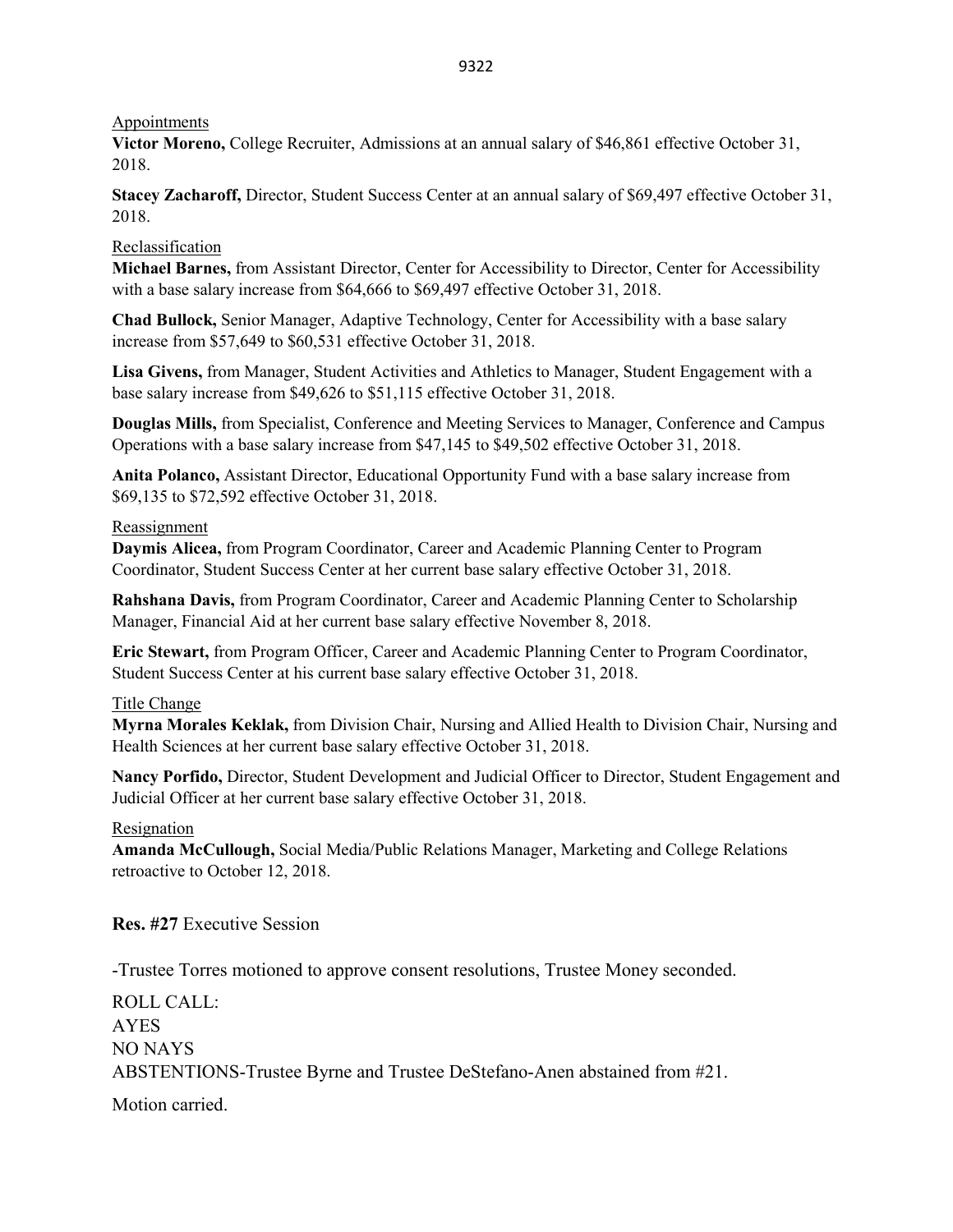### VIII. BUDGET REPORT

- Chairperson Coskey asked Trustee Kennedy and Ms. Jamison to provide a budget report as part of regular resolutions.

# IX. REGULAR RESOLUTIONS

**Res. #2** FY18 Draft Financial Statement for twelve months ended June 30, 2018 as of October 11, 2018.

-Ms. Jamison stated the following:

Preliminary Fiscal Year 2018 year-to-date data summarized in the Board Summary Report for the twelve months ended June 30, 2018, indicate the College has earned 97.58% of budgeted revenues and expended 96.23% of budgeted expenses.

As of this draft report, the FY18 shortfall in revenue is \$897,000, while the FY18 expenditure savings total nearly \$1.45 million. The savings are largely due to open or slow filled full-time positions and other wage lines and benefits, and operations savings of \$660,000 (primarily in flight instruction, culinary instruction, insurance and utilities savings and unused contingency).

The fiscal year end closing process is ongoing but most of the material year-end adjustments are complete and reflected in this draft FY18 Board report. Management projects that the College will not use all of the original budgeted fund balance.

The FY18 Enrollment Audit is due November  $1<sup>st</sup>$  to the State. Atlantic Cape's FY18 fundable credits total 114,842, which is a 5.9% decrease from FY17. The FY18 Budgeted credits were 114,583. Bound copies of the Enrollment Report will be distributed at November's Board meeting.

-Trustee Kennedy motioned to approve Resolution #2, Trustee Money seconded.

ROLL CALL:

ALL AYES NO NAYS NO ABSENTIONS

Motion carried.

**Res. #22** FY19 Financial Statement for three months ended September 30, 2018.

-Ms. Jamison stated the following:

As of September 30, 2018, the College has earned 42.9% of budgeted revenues and expended 29.0% of budgeted expenditures. FY19 Summer enrollment is above budget by 5.6%, while FY19 Fall credit enrollment is below budget by 5.8%. The net Fall and Summer tuition and fees revenue shortfall is \$440,000 (excluding radiology and aviation). Overall expenses are tracking 1.2% less than last year which is line with the 1.4% budgeted decrease.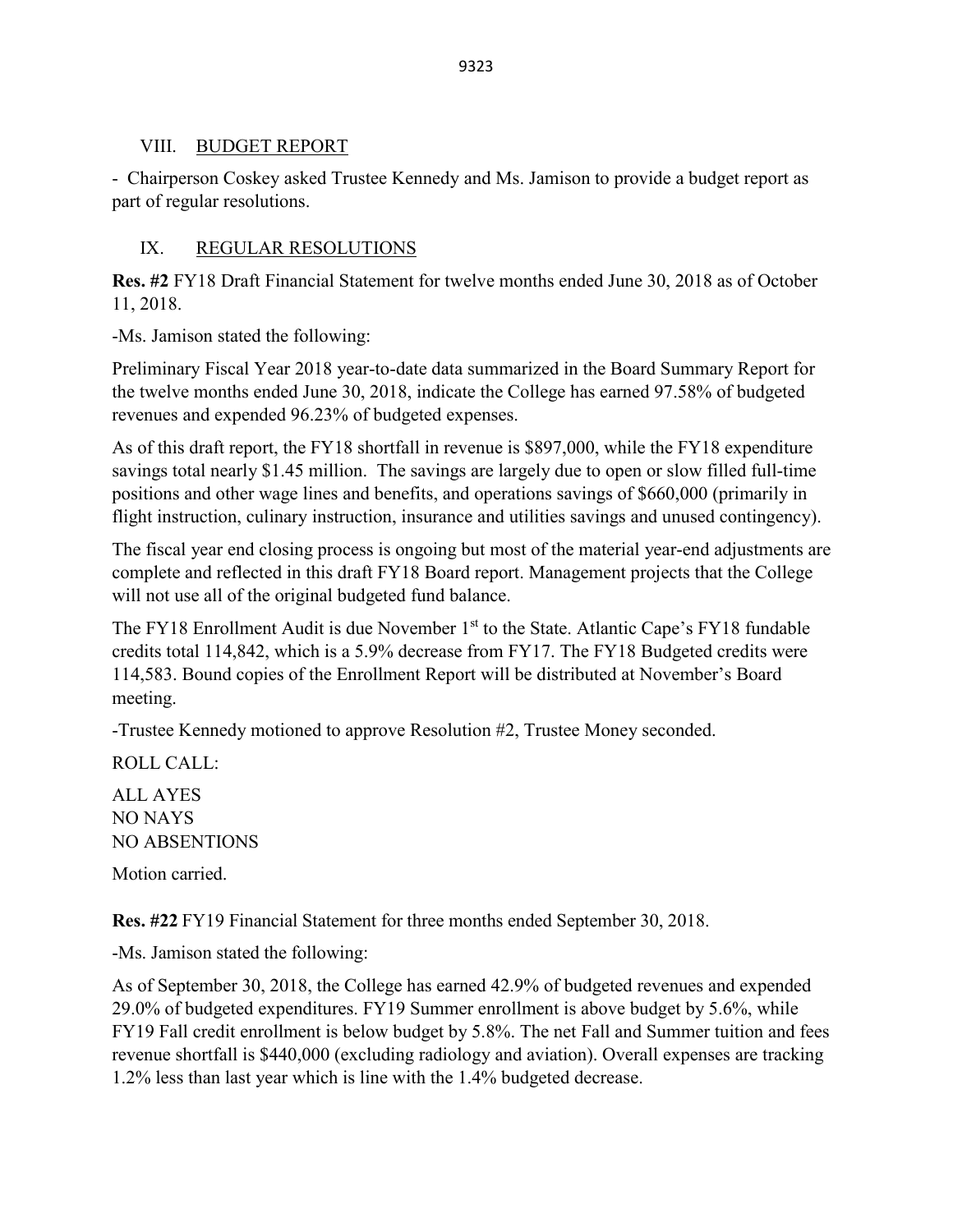Management is reviewing for FY19 operations expense savings to help mitigate the revenue shortfall. The 2019 medical and prescription premium rates effective January 1, 2019 earlier this month and are a net 1.1% decrease from the 2018 rates. The College budgeted for 10.0% prescription and 8.0% medical rate increases, effective January 2019. There will be a FY19 net savings for healthcare costs from the budgeted amount.

-Trustee Kennedy motioned to approve Resolution #22, Trustee Money seconded.

ROLL CALL: ALL AYES NO NAYS NO ABSENTIONS

Motion Carried.

**Res. #25**

### **Community College Opportunity Grant**

**WHEREAS**, the New Jersey Higher Education Student Assistance Authority and the Office of the Secretary of Higher Education have awarded a grant to Atlantic Cape Community College, and

**WHEREAS**, the New Jersey Higher Education Student Assistance Authority and the Office of the Secretary of Higher Education will provide a grant of \$250,000 for planning and capacity-building to recruit and retain students eligible under the Governor's Community College Opportunity Grant Program (CCOG), and

**WHERAS**, Atlantic Cape Community College has been designated as one of the thirteen pilot community colleges to implement the Governor's new \$20 million initiative to receive "last dollar" scholarships to fund tuition for the Spring 2019 semester.

**THEREFORE BE IT RESOLVED** that the Board of Trustees of Atlantic Cape Community College hereby grants approval to accept a grant of \$250,000 from the New Jersey Higher Education Student Assistance Authority and the Office of the Secretary of Higher Education, in order to provide planning, outreach and recruitment of students eligible under the Governor's Community College Opportunity Grant Program (CCOG).

-Trustee Kennedy motioned to approve Resolution #25, Trustee Coursey seconded.

ROLL CALL:

ALL AYES NO NAYS NO ABSENTIONS

Motion carried.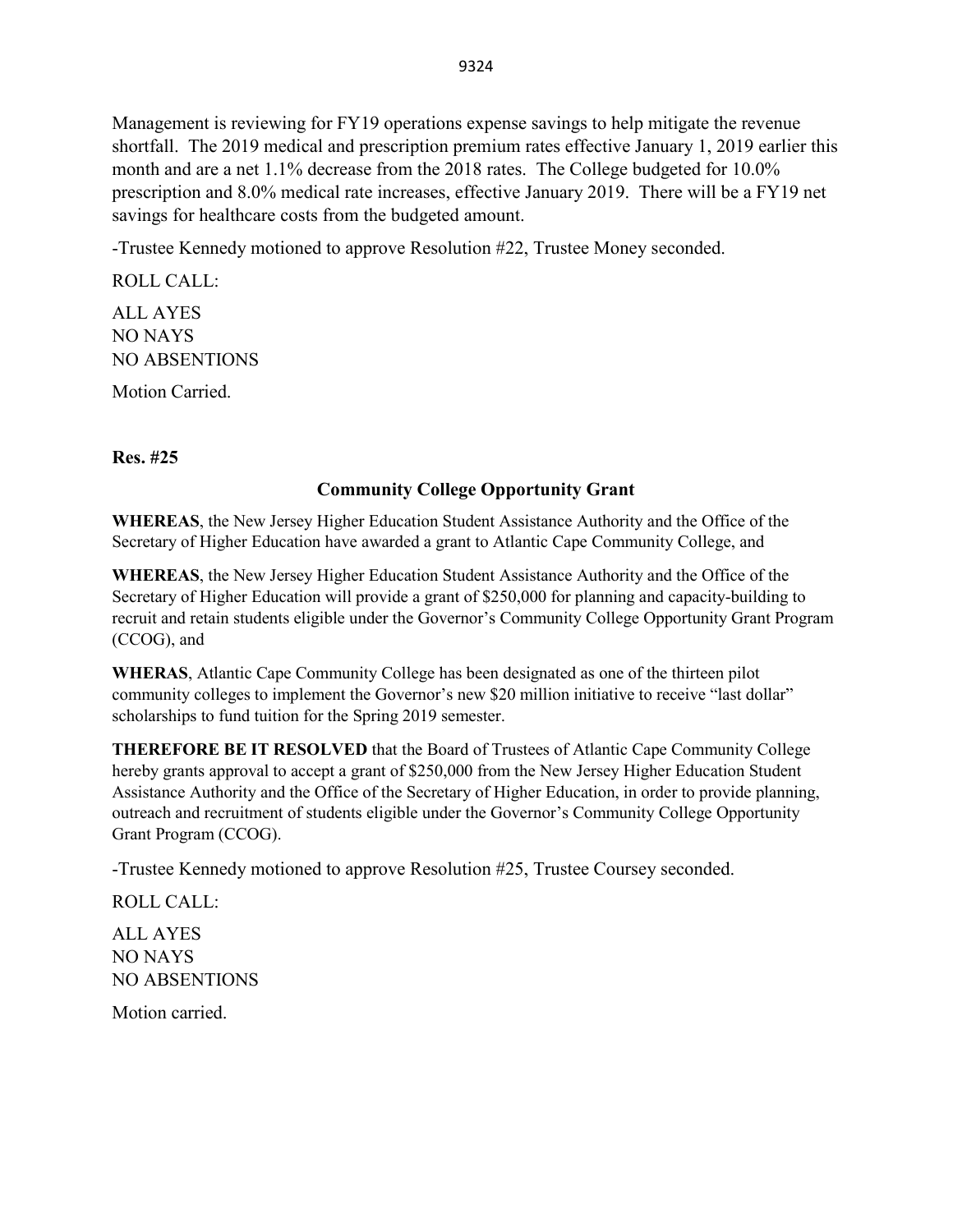#### **Res. #23A**

#### **Personnel Action**

It is respectfully requested, upon the recommendation of the President, that the Board approve the following:

#### Appointments

**Carmen Cabrera,** Assistant Director, Admissions at an annual salary of \$64,592 effective October 31, 2018.

-Trustee Torres motioned to approve Resolution #23A, Trustee Byrne seconded.

ROLL CALL:

ALL AYES NO NAYS NO ABSENTIONS

Motion carried.

**Res. #26**

#### **Retirement Mr. Douglas Hedges**

**WHEREAS**, Douglas Hedges was hired May 1, 1995 as Executive Director, Information Technology Services; promoted to Dean, Information Technology Services in 1999; and in 2018 received a title change to Chief Information Officer (CIO), and;

**WHEREAS**, Mr. Hedges' many contributions to the college include serving on the President's Cabinet and President's Administrative Council, chairing the MIS Committee, co-chairing the Information Technology Cross Functional Committee, serving on numerous search committees, and leading the college through the requirements of the NFB Consent Decree, and;

**WHEREAS**, Mr. Hedges has undertaken several large-scale projects, including doubling the college's internet bandwidth, replacing the college's legacy network switches, and deploying a campus-wide wireless network on each of the college's three campuses, and;

**WHEREAS**, one of Mr. Hedges' most significant contributions to Atlantic Cape was in 2007-2010 when he led a team of employees from various areas of the college to research, select and implement a new management information system. His leadership brought various areas together, created the college's Core Team, which remains in place today, and resulted in a successful and cost-effective outcome that impacted the college's ability to fulfill its mission, and;

**WHEREAS**, Mr. Hedges has led Information Technology Services (ITS) with expertise and sensitivity to cost, while motivating his staff to high levels of performance, and;

**WHEREAS**, the college is most fortunate to have had his technical and leadership abilities that informed his vision for the growth of its technology infrastructure, and;

**WHEREAS**, the Vineland resident has indicated his desire to retire from Atlantic Cape Community College.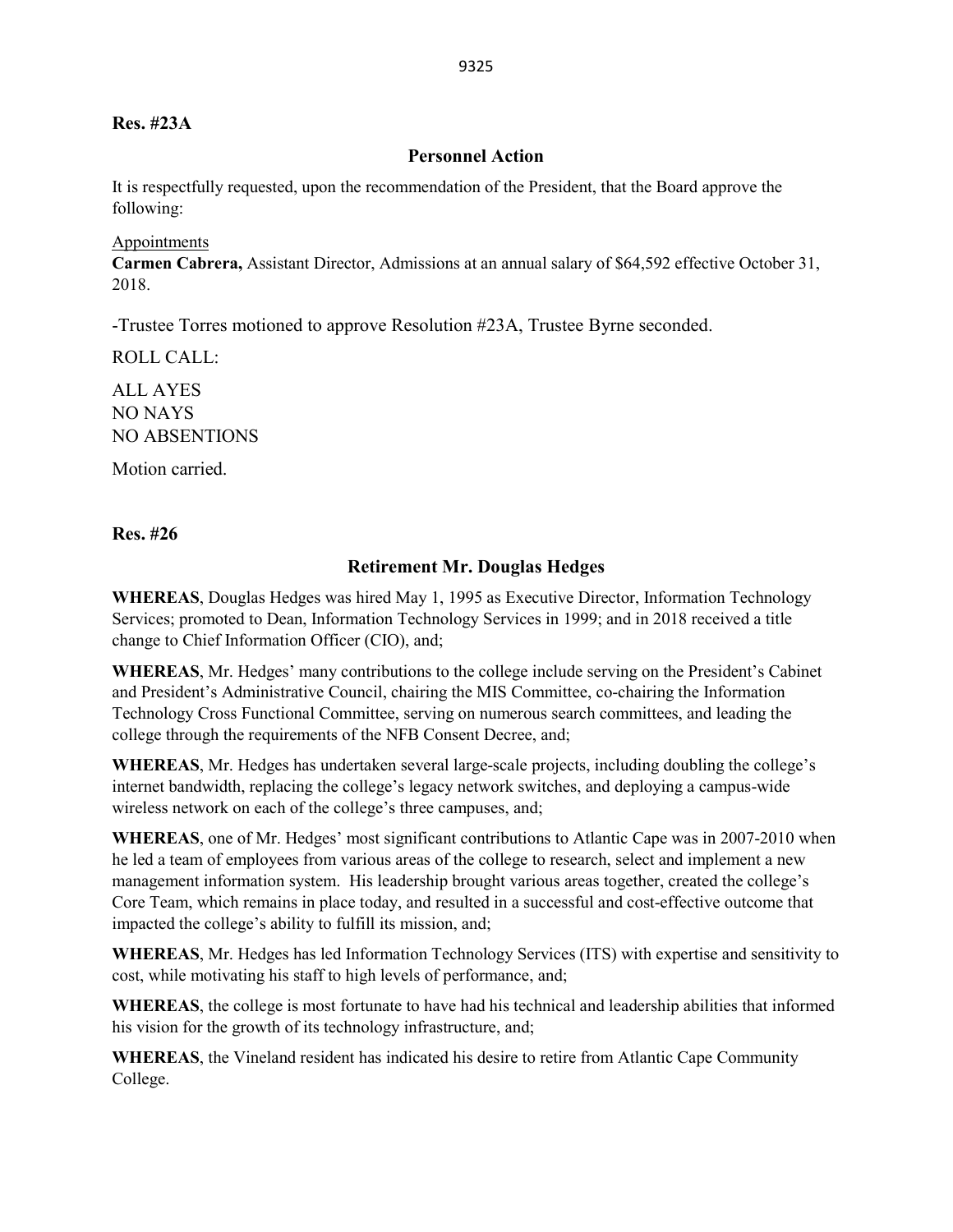**THEREFORE BE IT RESOLVED** upon the recommendation of the President that the Board approve the retirement of Mr. Hedges effective December 31, 2018.

**BE IT FURTHER RESOLVED** that the Board extends to Mr. Hedges its best wishes and appreciation for over 23 years of dedicated service to Atlantic Cape Community College.

-Torres read the resolution in its entirety and noted that Mr. Hedges has been a valued long term employee at the college and will be missed.

-Trustee Torres motioned to approve Resolution #23A, Trustee Money seconded.

ROLL CALL:

ALL AYES NO NAYS NO ABSENTIONS

Motion carried.

**Res. #28**

### **Honorary Resolution Trustee Leslie White-Coursey**

**WHEREAS**, Ms. White-Coursey was appointed to the Board of Trustees on October 20, 2017, and

**WHEREAS**, Ms. White-Coursey served for the past year on the Academic and Student Affairs, Diversity and Equity, and Marketing Board Committees, and

**WHEREAS**, Ms. White-Coursey shared her valuable expertise on K-12 education on numerous occasions, and

**WHEREAS**, Ms. White-Coursey passionately advocated for Atlantic Cape Community College and its students with unwavering distinction at recruitment and community events including the 30<sup>th</sup> Annual Whitesboro Reunion Festival, and

**WHEREAS**, Ms. White-Coursey resigned from her position on the Board of Trustees on October 25, 2018.

**THEREFORE BE IT RESOLVED**, that the Board of Trustees of Atlantic Cape Community College hereby wishes Ms. White-Coursey success in her new position as the Executive County Superintendent of Schools for Cumberland County, and extends its appreciation for her service to the Board, the College, and its students.

-Trustee Torres read the resolution in its entirety.

-Trustee Coursey thanked everyone for their support and advised the Board that she will be the Executive County Superintendent for Cumberland County.

-Trustee Torres motioned to approve Resolution #23A, Trustee Money seconded.

ROLL CALL:

ALL AYES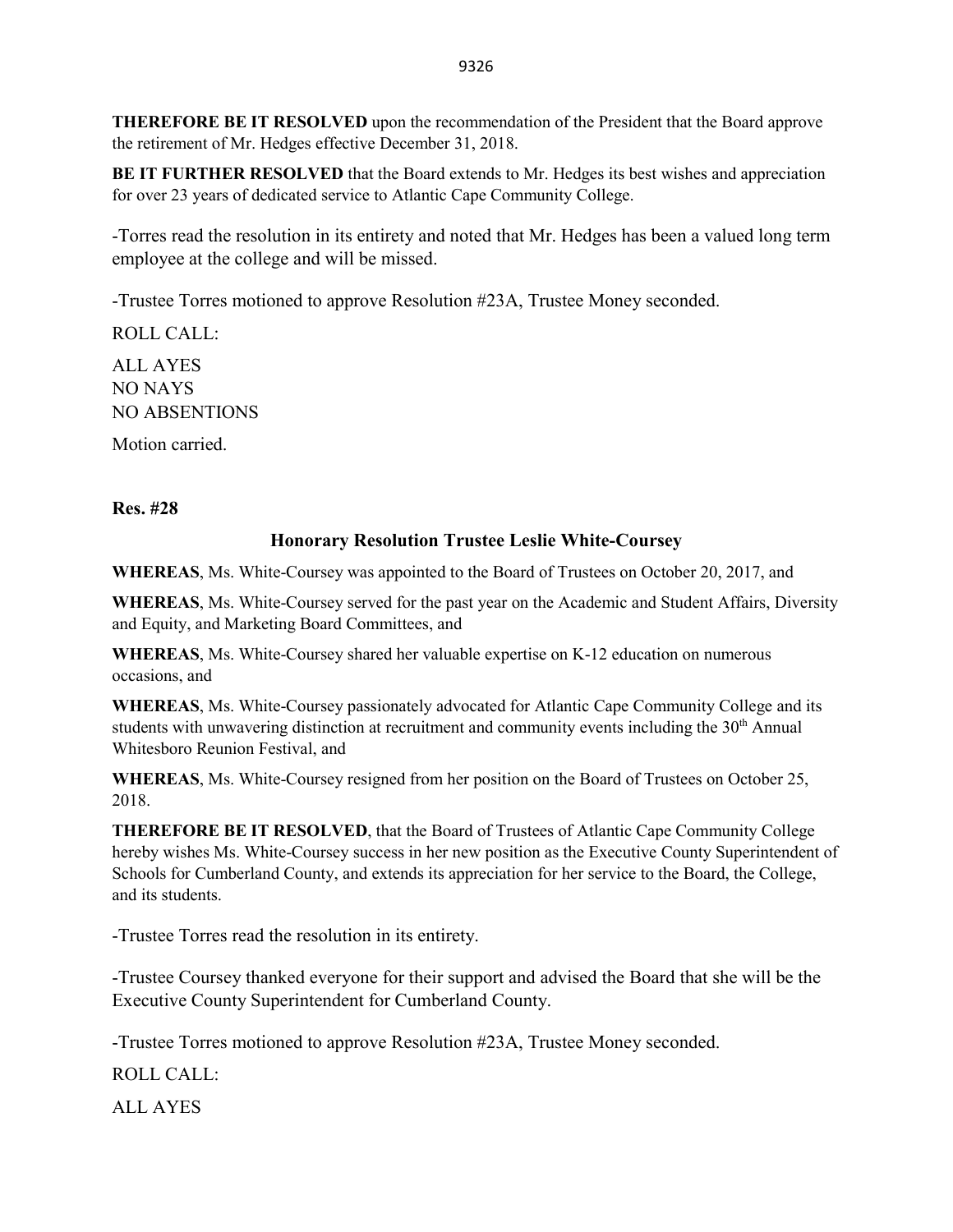NO NAYS NO ABSENTIONS

Motion carried.

### X. COMMITTEE REPORTS

### PERSONNEL AND BOARD DEVELOPMENT-No incidents to report.

### FOUNDATION REPORT

Trustee Mento reported the following:

The Golf Tournament that was held on October 12 at Cape May National raised approximately \$42,000. There were 109 golfers registered and more than 50 businesses supported the event by sponsoring or providing raffle items. Our thanks to the Mullock Family for their unwavering generosity to the Foundation.

Dr. Gaba will be hosting a Donor Appreciation Holiday Reception recognizing the Foundation's 40th Anniversary on Friday, December 14 at 5pm. Individual and Corporate Donors who have given \$1,000 or more to the Foundation annually will be invited to attend. OceanFirst has agreed to sponsor the food for the event.

Call for the 2019 Distinguished Alumni will be going out to the public by November 5 and will close on February 1, 2019. The Foundation will be recognizing four alumni this year.

The Restaurant Gala is being held on March 14 at Harrah's. Sponsorship packages going out this week. If you know of potential sponsors, please let Jean McAlister know.

There is an Italian Dinner fundraiser on November 7 at Careme's. The cost is \$50. There is an authentic chef from Italy providing demonstrations for students at 1pm and then dinner at 6pm. Proceeds benefit students attending the Academy of Culinary Arts who are going to Italy this summer.

The annual Food and Wine event is at Careme's Restaurant on November 16. This event is in collaboration with the local Chaine des Rotisseurs who provide scholarships for students attending the Academy of Culinary Arts.

NEW JERSEY COUNCIL OF COUNTY COLLEGES (NJCCC)

-Trustee Torres reported the following:

NJCCC is hosting a *Vision 2028* meeting on November 16 from 9am-5pm at Middlesex County College. This is a full-day of workshop to discuss the future trends and sharing of ideas regarding the future of the New Jersey community college sector. All board members are invited to attend.

NJCCC discussed the New Jersey Earned Sick Leave Law which allows part-time employees to accrue one hour of earned sick leave for every 30 hours worked, up to 40 hours each year. Trustee Torres inquired about the financial impact of this law.

There is a \$500 million New Jersey TAG referendum forthcoming.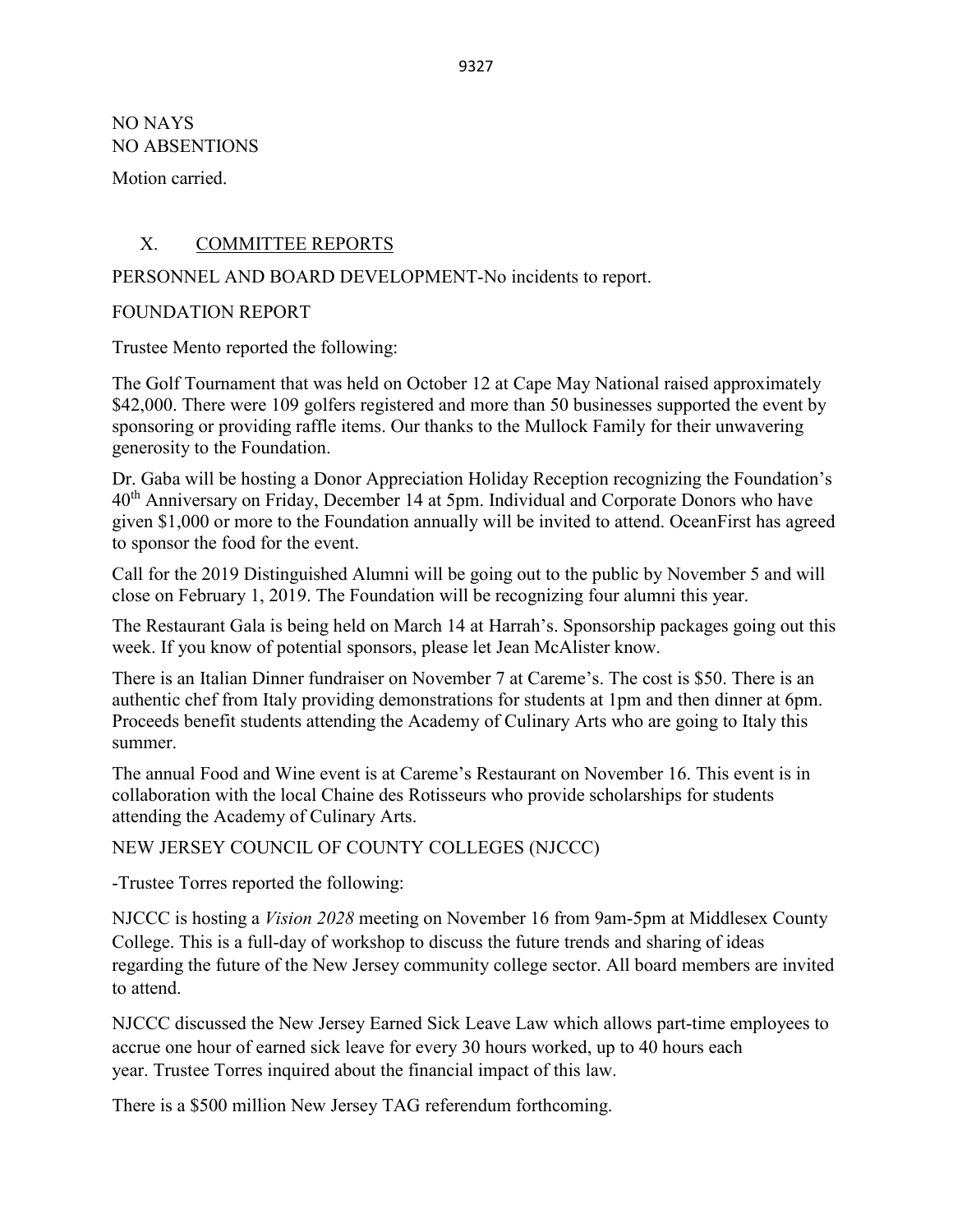### XI. OTHER BUSINESS

-Trustee Byrne discussed the presentation that Dr. Gaba and she gave at the Association of Community College Trustees (ACCT) Leadership Conference in New York City entitled, "Board Policy and Perspective on Campus Security." It was well received by about 150 people. The important message shared was that there can never be enough good communication across the institution on topics such as armed guards.

-Trustee Byrne also discussed a few of the sessions she attended regarding partnering with businesses, including providing classes remotely to employers after hours. Additionally, there was a session that discussed linking eligible students needing assistance to human services and the ability to offer one solid meal on campus the fourth week of the month for all students.

-Chairperson Coskey reminded the Trustees that November 20 is the reorganization meeting followed by the regular meeting. Chairperson Coskey thanked Trustee Torres for chairing the nomination committee and Trustee Lefke, Trustee Walsh, Trustee Bumpus and Trustee Byrne for serving on the committee.

# XII. COMMENTS FROM THE PUBLIC

-Mr. Niglio thanked Trustee White-Coursey for her service on the Board and welcomed Dr. DeStefano-Anen to the Board.

-Mr. Niglio stated that the medical benefits package presented is a cost savings to the College but not to the employees, adding additional co-pays. The cost reduction that Ms. Jamison discussed was because of the work of NJEA and the focus on preventive care.

-Mr. Niglio stated that negotiations were progressing.

-Professor Halfenger stated that she was an adjunct in the English Department and was the advisor for the A.C. Review.

-Mr. McHale (Editor-in-Chief of A.C. Review) thanked the Board for the opportunity to speak today and noted that the newspaper will be distributed to area high schools in addition to the upcoming Rewrites.

# XIII. EXECUTIVE SESSION

-At 7:13pm, Trustee Torres motioned to go into Executive Session, Trustee Byrne seconded.

ROLL CALL:

ALL AYES NO NAYS NO ABSENTIONS Motion carried.